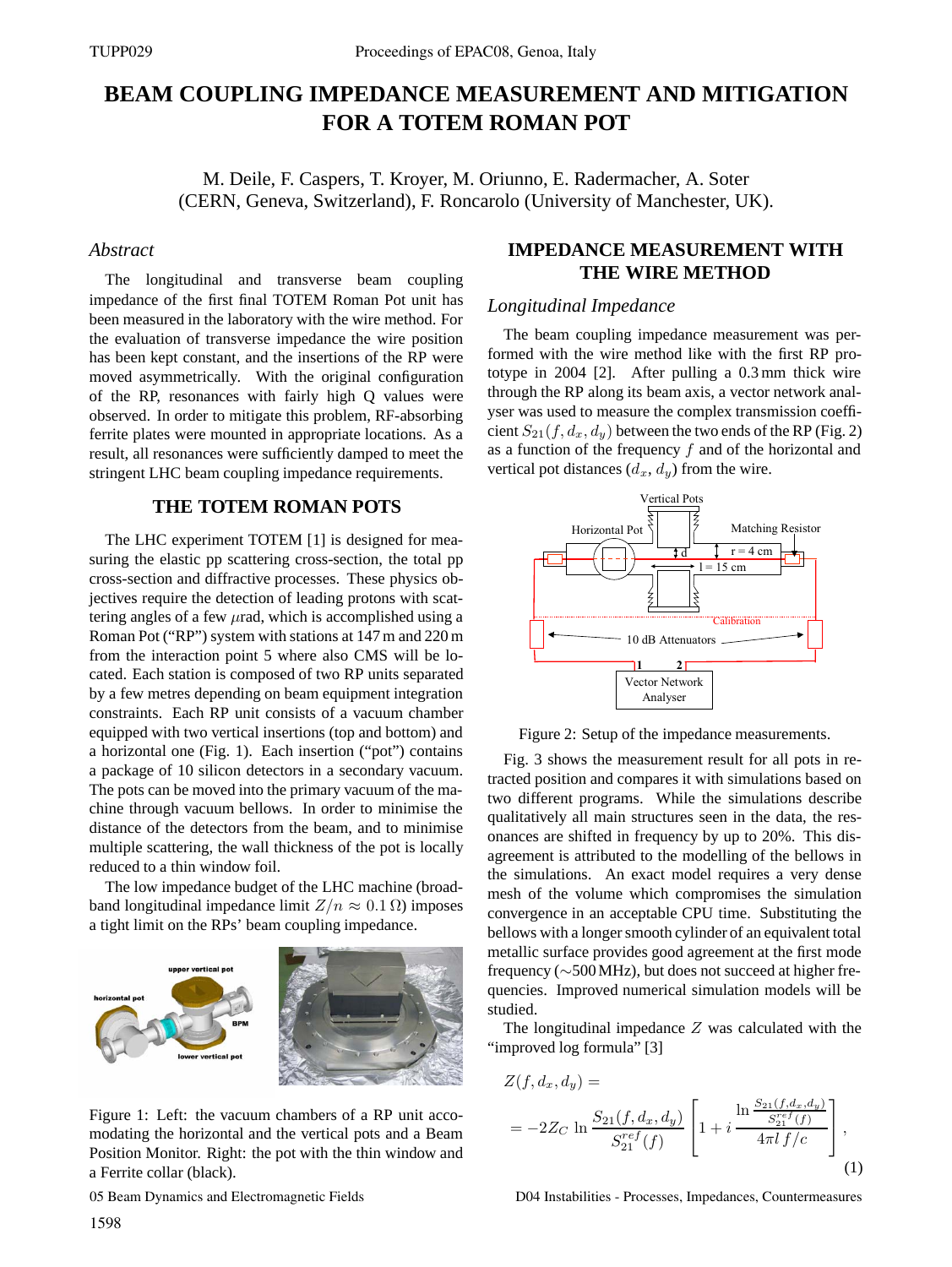

Figure 3: Comparison of the measured (top) and the simulated (middle and bottom) transmission coefficient  $|S_{21}|$ with all pots in retracted position ( $d_x = d_y = 40$  mm).



Figure 4: Frequency and impedance of the first double resonance as a function of the distance of the vertical pots from the wire, with retracted horizontal pot.

where  $Z_C = 294 \Omega$  is the characteristic impedance of the unperturbed beam pipe and  $l = 15$  cm is the length of the perturbation (i.e. the diameter of the pot insertions). The measurement with all pots in retracted position served as reference measurement  $S_{21}^{ref}(f)$  after removal of all resonances by interpolation in both modulus and phase.

The approximately Gaussian LHC bunch structure with  $\sigma_t$  = 0.25 ns leads to a Gaussian envelope with  $\sigma_f$  = 0.63 GHz in the frequency distribution of the LHC current with harmonics every 40 MHz. Hence the relevant resonances lie well below 1 GHz. Fig. 4 shows the evolution of frequency and longitudinal impedance of the first double resonance peak as a function of the vertical pot position  $d<sub>y</sub>$ 05 Beam Dynamics and Electromagnetic Fields D04 Instabilities - Processes, Impedances, Countermeasures

(for this measurement the top and the bottom pot positions were symmetrical w.r.t. the wire). The impedance value of 700  $\Omega$  for mode 1b at  $d_y = 0.5$  mm corresponds to  $Z/n =$  $14 \text{ m}\Omega$ , where  $n = f_{reson}/f_{LHC} = 555 \text{ MHz}/11 \text{ kHz}$ , or a dissipated power of about 200 W, which demonstrates the necessity of mitigating hardware modifications. The latter were realised in the form of a collar of ferrite tiles around the pot insertions (Fig. 1, right). They had the desired effect of smearing out all resonances beyond recognition (Fig. 5).



Figure 5: Frequency spectrum of the transmission coefficient  $|S_{21}|$  before and after installation of the ferrite tiles.

# *Transverse Impedance*

The transverse impedance was only measured for the configuration without ferrite tiles where resonances were visible. For technical reasons, neither the two-wire method nor a movable wire were practicable. Instead, the two vertical pots were moved asymmetrically, keeping their relative distance  $D$  – the jaw width – constant. Then the longitudinal impedance was measured as a function of the excentricity  $y$ , i.e. the position of the jaw centre with respect to the wire (Fig. 6, top and middle). After a parabolic fit  $Z_L(y) = z_0 + z_1y + z_2y^2$ , where ideally  $z_1 = 0$  by virtue of symmetry, a combination of vertical transverse impedance  $Z_{Ty}$  and detuning impedance  $Z_{det}$  can be obtained from the curvature parameter  $z_2$ , like in the moving wire technique [4]:

$$
Z_{Ty} + Z_{det} = \frac{c}{2 \pi f} z_2.
$$
 (2)

Since there is only one horizontal pot, no analogous measurement of the x-component  $Z_{Tx} - Z_{det}$  could be made, which would have enabled the elimination of  $Z_{det}$ . However, based on the calculations in Ref. [5] for different aperture geometries, the contributions  $Z_{T_u}$  and  $Z_{det}$  could be approximately disentangled. The result for the first group of resonances is shown in Fig. 6 (bottom) as a function of the jaw width D.

#### *Time Domain Studies – the Loss Factor*

The built-in Fourier transformation capability of the network analyser facilitated a transmission study in the time domain. Fig. 7 shows the transmission response to an injected Gaussian pulse with  $\sigma = 0.6$  ns for two different position configurations of the horizontal and vertical pots.